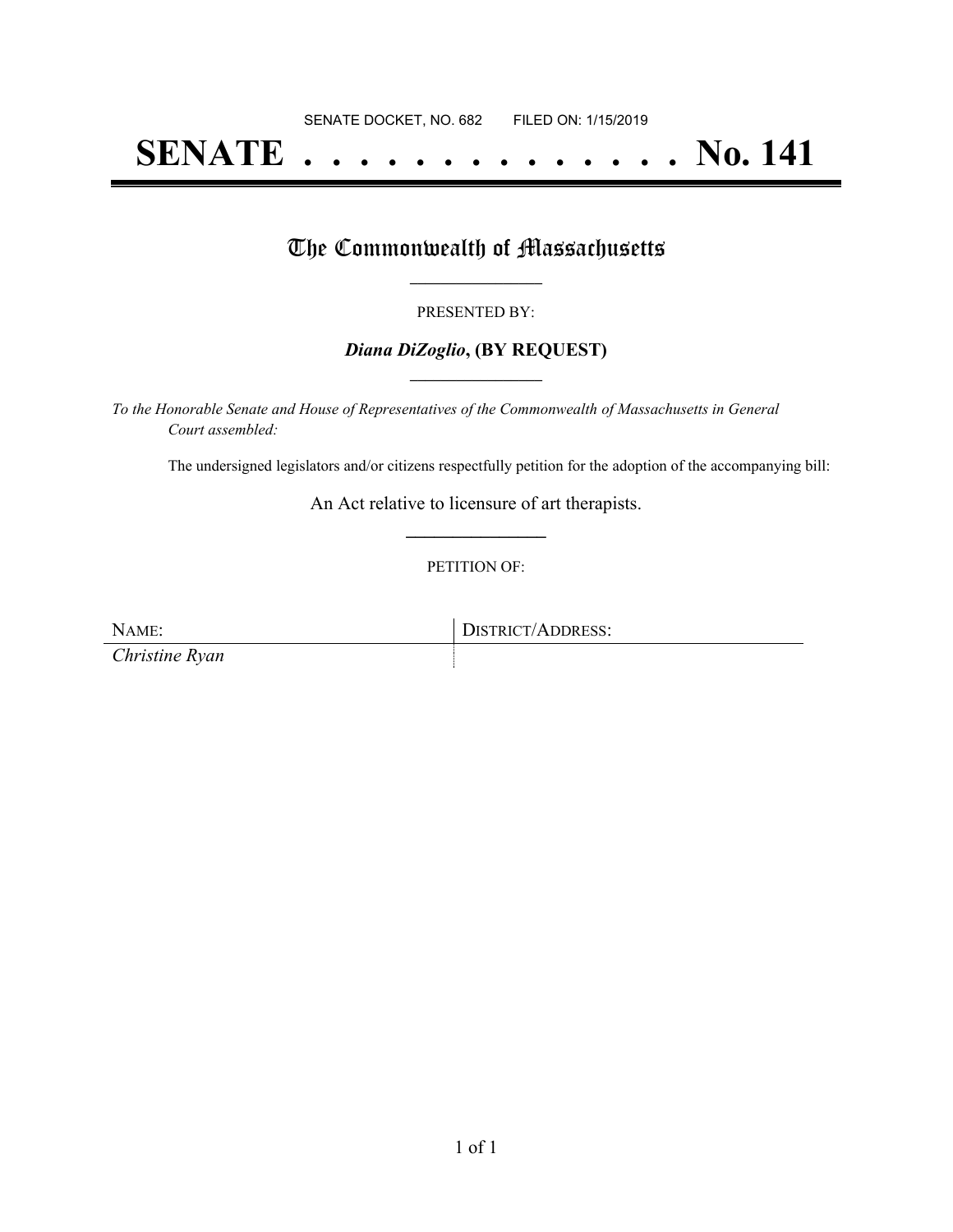## SENATE DOCKET, NO. 682 FILED ON: 1/15/2019 **SENATE . . . . . . . . . . . . . . No. 141**

By Ms. DiZoglio (by request), a petition (accompanied by bill, Senate, No. 141) of Christine Ryan for legislation relative to licensure of art therapists. Consumer Protection and Professional Licensure.

## The Commonwealth of Massachusetts

**In the One Hundred and Ninety-First General Court (2019-2020) \_\_\_\_\_\_\_\_\_\_\_\_\_\_\_**

**\_\_\_\_\_\_\_\_\_\_\_\_\_\_\_**

An Act relative to licensure of art therapists.

Be it enacted by the Senate and House of Representatives in General Court assembled, and by the authority *of the same, as follows:*

| 1              | SECTION 1. Section 88 of chapter 13 of the General Laws, as appearing in the 2016                 |  |  |  |
|----------------|---------------------------------------------------------------------------------------------------|--|--|--|
| 2              | Official Edition, is hereby amended by striking out, in line 4, the number "13", and inserting in |  |  |  |
| 3              | place thereof the following number:-15.                                                           |  |  |  |
| $\overline{4}$ |                                                                                                   |  |  |  |
|                | SECTION 2. Section 89 of said chapter 13, as so appearing, is hereby amended by                   |  |  |  |
| 5              | inserting after the word "psychologists", in line 8, the following words:- 2 of whom shall be     |  |  |  |
| 6              | board certified art therapists.                                                                   |  |  |  |
| 7              | SECTION 3. Chapter 112 of the General Laws is hereby amended by adding the                        |  |  |  |
| 8              | following section:-                                                                               |  |  |  |
|                |                                                                                                   |  |  |  |
| 9              | Section 275. (a) As used in this section the following words shall, unless the context            |  |  |  |
| 10             | clearly requires otherwise, have the following meanings:-                                         |  |  |  |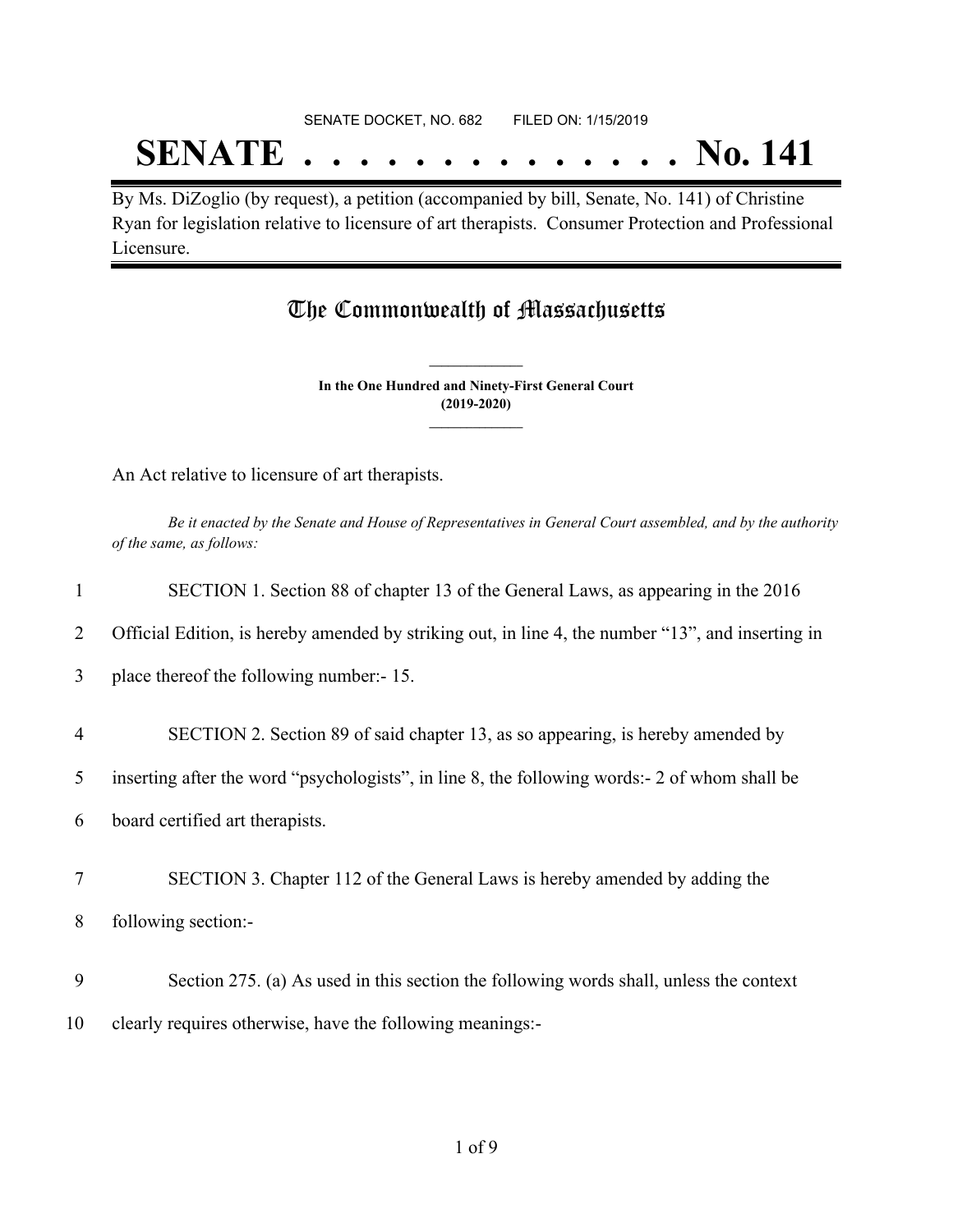| 11 | "Art therapist" or "certified art therapist" or "board certified art therapist" or "licensed           |  |  |  |  |
|----|--------------------------------------------------------------------------------------------------------|--|--|--|--|
| 12 | professional art therapist" or "LPAT", an individual licensed to practice art therapy under this       |  |  |  |  |
| 13 | section who offers individuals, families, or groups professional art therapy services directly to      |  |  |  |  |
| 14 | the general public, or through public or private organizations. These individuals hold board           |  |  |  |  |
| 15 | certification in good standing with the certifying organization.                                       |  |  |  |  |
| 16 | "Art therapy", a mental health discipline that integrates use of psychotherapeutic                     |  |  |  |  |
| 17 | principles, art media, and the creative process to assist individuals, families or groups in doing all |  |  |  |  |
| 18 | of the following:                                                                                      |  |  |  |  |
| 19 | increasing awareness of self and others;<br>(i)                                                        |  |  |  |  |
| 20 | coping with symptoms, stress and traumatic experiences;<br>(ii)                                        |  |  |  |  |
| 21 | (iii)<br>enhancing cognitive, physical, social and emotional abilities; and                            |  |  |  |  |
| 22 | identifying and evaluating clients' needs in order to implement therapeutic<br>(iv)                    |  |  |  |  |
| 23 | interventions to meet developmental, behavioral, mental and emotional needs.                           |  |  |  |  |
| 24 | "Art therapy services", refers to employing art media, the creative process, and the                   |  |  |  |  |
| 25 | resulting artwork to provide all of the following services:                                            |  |  |  |  |
| 26 | (i)<br>clinical appraisal and treatment activities during individual, couples, family or               |  |  |  |  |
| 27 | group sessions that provide opportunities for expression through art therapy;                          |  |  |  |  |
| 28 | the use of art processes and products to facilitate the client's understanding of<br>(ii)              |  |  |  |  |
| 29 | internal conflict and the impact on their behavior and relationships; and                              |  |  |  |  |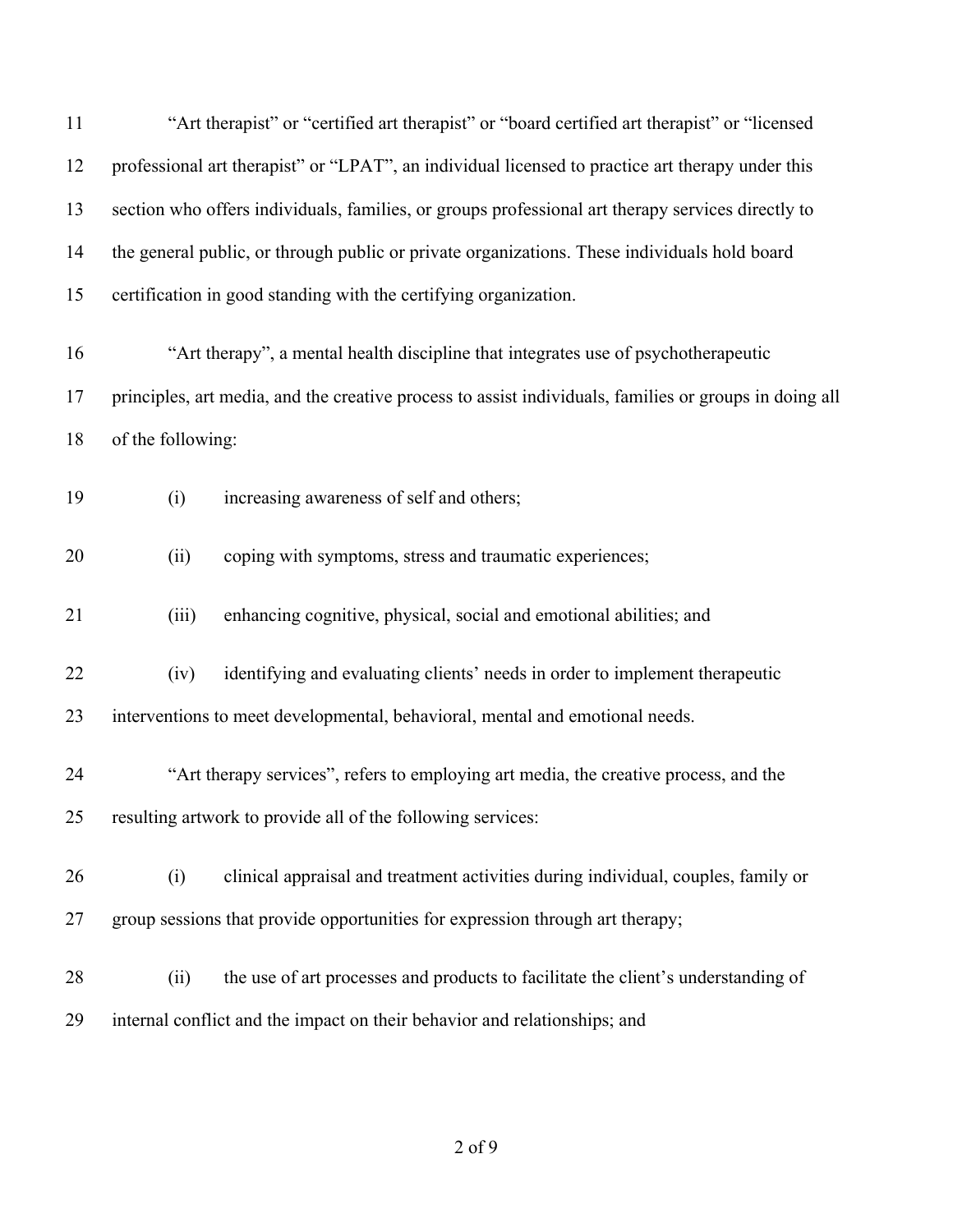| 30 | (iii)<br>employing diagnostic and assessment methods, consistent with training and                 |  |  |  |
|----|----------------------------------------------------------------------------------------------------|--|--|--|
| 31 | experience, to determine treatment goals and implement therapeutic art interventions that meet     |  |  |  |
| 32 | developmental, cognitive, behavioral and emotional needs.                                          |  |  |  |
| 33 | "Board", the board of allied mental health professions established in section 11A of               |  |  |  |
| 34 | chapter 13.                                                                                        |  |  |  |
| 35 | "Certified educational institution", an accredited degree-granting college or university           |  |  |  |
| 36 | with a graduate art therapy program recognized by the American Art Therapy Association, the        |  |  |  |
| 37 | Commission on Accreditation for Allied Health Education Programs, or a graduate program in a       |  |  |  |
| 38 | related field as recognized by the board.                                                          |  |  |  |
| 39 | "Governing association", the accreditation board of art therapists, currently being the Art        |  |  |  |
| 40 | Therapy Credentials Board, a national certifying agency.                                           |  |  |  |
| 41 | "Licensed associate art therapist" or "LAAT", an individual licensed as an associate art           |  |  |  |
| 42 | therapist under this section who obtains supervised experience from a LPAT or other qualified      |  |  |  |
| 43 | mental health professional approved by the board for at least 3 months, for the purposes of        |  |  |  |
| 44 | becoming licensed as a licensed professional art therapist.                                        |  |  |  |
| 45 | "Supervised experience", direct consultation, on a regularly scheduled basis, between a            |  |  |  |
| 46 | supervisee and a LPAT, certified art therapist, or other behavioral health professional, such as   |  |  |  |
| 47 | LMHC, approved by the board. The board approved supervisor is responsible for insuring that        |  |  |  |
| 48 | the extent, kind, and quality of services rendered are consistent with the governing association's |  |  |  |
| 49 | guidelines, as well as the supervisee's education, training, and experience.                       |  |  |  |
|    |                                                                                                    |  |  |  |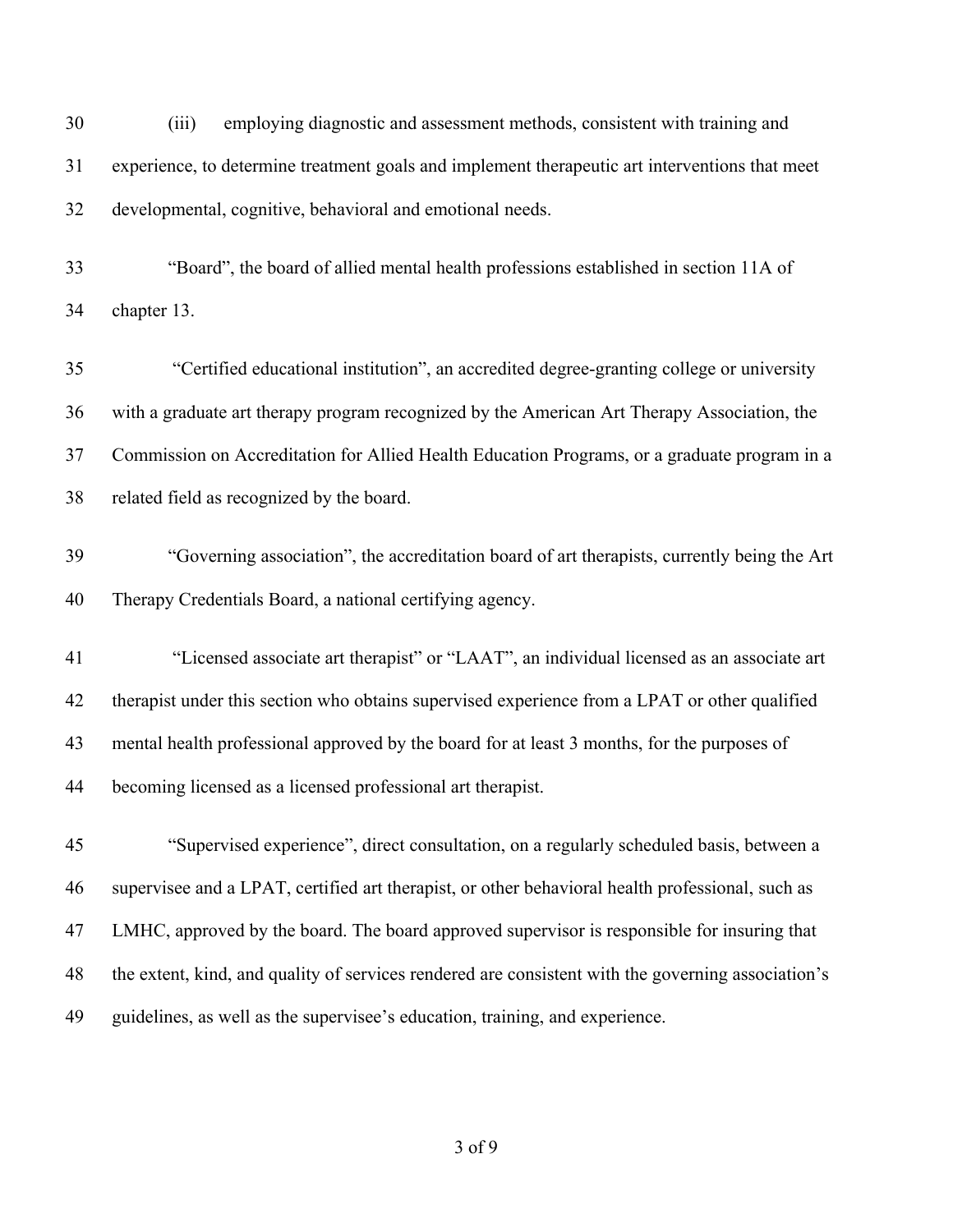(b) The board is required to examine applicants for licensure in the field it supervises at such times and places as it may determine. Applications for such license, signed and sworn by the applicants shall be made on forms furnished by the board. An applicant who furnished satisfactory proof that he or she understands ethical guidelines and Massachusetts law and practices within this scope and that he or she has met the educational and clinical practice requirements set forth in subsection (f), shall, upon payment of a fee determined by the treasurer, be examined by the board, and if found qualified, shall be licensed to practice.

 Licenses shall expire every 2 years on the anniversary of the license acquirement. Licensees shall pay to the board a renewal fee determined by the treasurer. The board may require specific continuing education as a condition of the license renewal. The board may provide for the late renewal of a license that has lapsed and may require payment of a late fee, an examination, continuing education, and supervised experience before issuing the renewed license.

 (c) A person who meets the qualifications admitted to the examination for licensure as an art therapist, may between the date of filing an application for licensure and the announcement of the results the next succeeding examination for licensure, according to which the applicant has filed, practice as an art therapist under the supervision of an art therapist, mental health counselor, social worker, or the equivalent duly licensed under this chapter. If any person so practicing fails to qualify for or pass the first announced examination after filing for licensure, all privileges under this section shall automatically cease upon due notice to the applicant of such failure. Such privileges shall be renewed upon filling for a second examination for licensure and shall automatically cease upon notice to the applicant that he or she has failed to pass the second examination. Such privileges may again be renewed upon the applicant petitioning the board for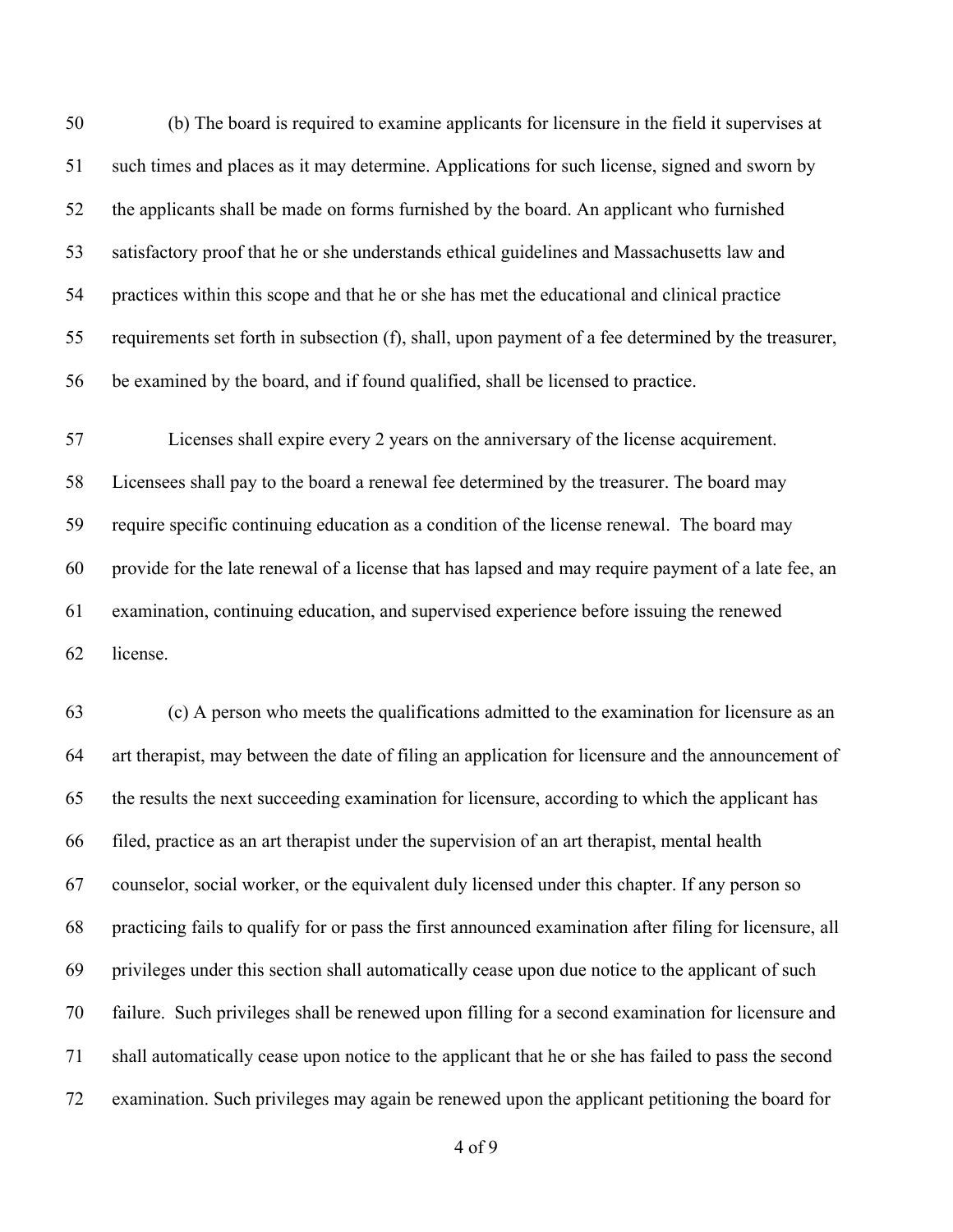permission to file a third application and said permission being granted by the board shall automatically cease upon due notice that he or she has failed to pass the third examination. An applicant who files a further application for license shall not practice until passing such further examination.

 (d) The board may, without examination, license as an art therapist, an applicant who is duly licensed or registered under the laws of another state or territory of the United States, the District of Columbia, or the commonwealth of Puerto Rico. At the time of making such application, the applicant shall pay a fee determined by the treasurer of the board. An applicant with a creative arts license in another state or territory shall be required to take and pass an examination to be licensed as an art.

 (e) Nothing in this section shall be construed as preventing or restricting the practice, 84 services, or activities of:

 (i) any person licensed in this commonwealth by any other statute from engaging in the profession or occupation for which he or she is licensed;

 (ii) any person employed as an art therapist or associate art therapist by the United States or any agency of it, if such person provides art therapy solely under the direction or control of the United States government organization by which he or she is employed;

 (iii) any person pursuing a supervised course of study leading to a degree or certificate in art therapy at an accredited or approved educational program, if the person is designated by a title which clearly indicates his or her status as a student or trainee;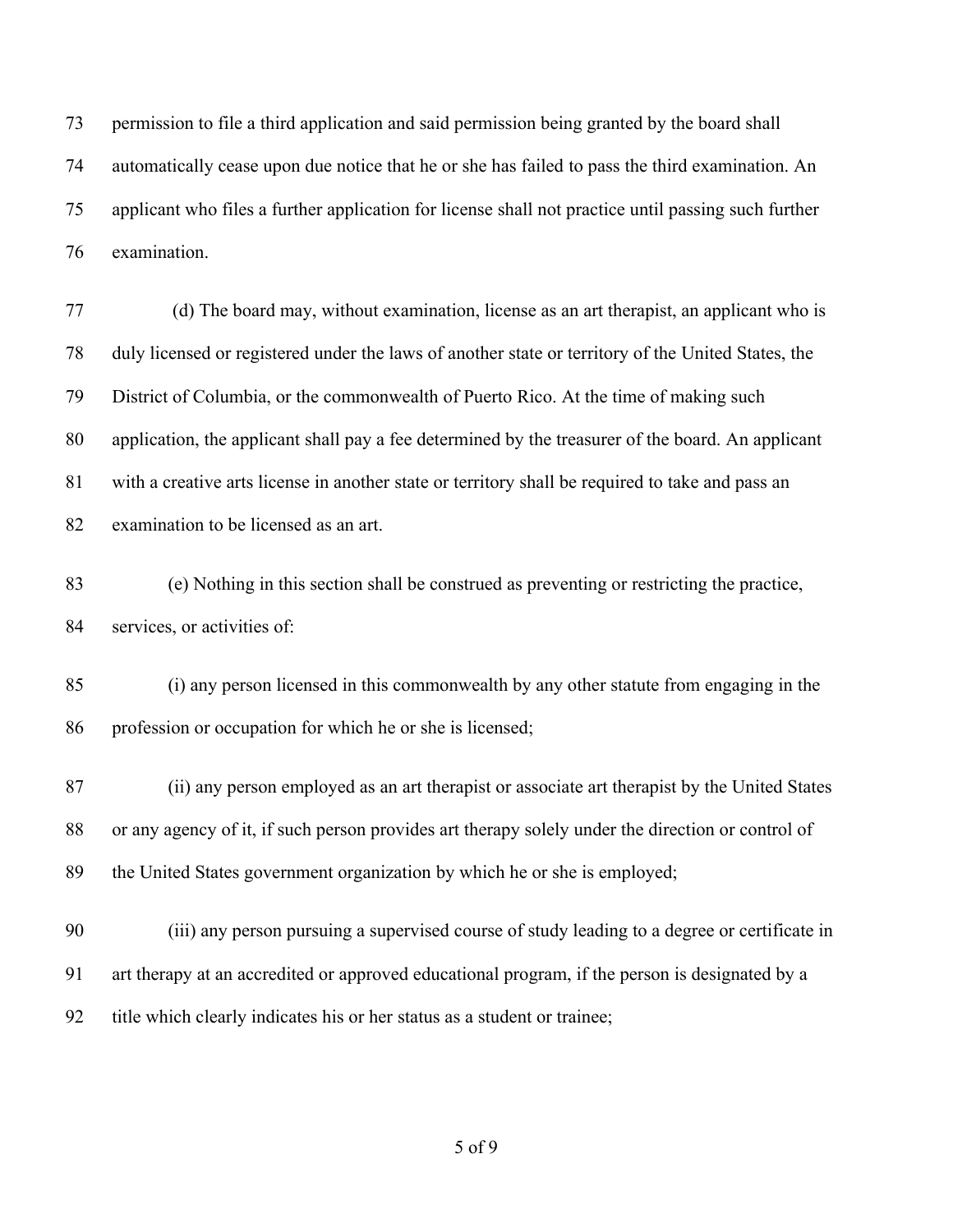(iv) any person fulfilling the supervised field work experience requirements of this section, if the experience constitutes a part of the experience necessary to meet the requirement of that section; or

 (v) any person performing art therapy services in the commonwealth if these services are performed for no more than 2 days in a calendar year in association with an art therapist licensed under this section, if the person is licensed under the law of another state which has licensure requirements at least as stringent as the requirements of this section, or is recognized by the governing association as a qualified art therapist.

(f) An applicant for licensure as an art therapist shall complete (i) through (iv) below:

(i) Have completed one of the following:

 (1) a master's or doctoral degree in art therapy from an accredited educational institution that was either approved by the American Art Therapy Association or accredited by the Commission on Accreditation of Allied Health Education Programs at the time the degree was conferred; or

 (2) a graduate degree in an allied or related field from an accredited educational institution and graduate level work which is the equivalent to a master's degree in art therapy, as determined by the board.

 (ii) Following the completion of the master's degree, have successfully accrued no less than 2 years of supervised experience. The experience shall consist of no less than 3,200 hours obtained over a period of not more than 5 consecutive years, including a minimum of 1,000 direct client contact hours.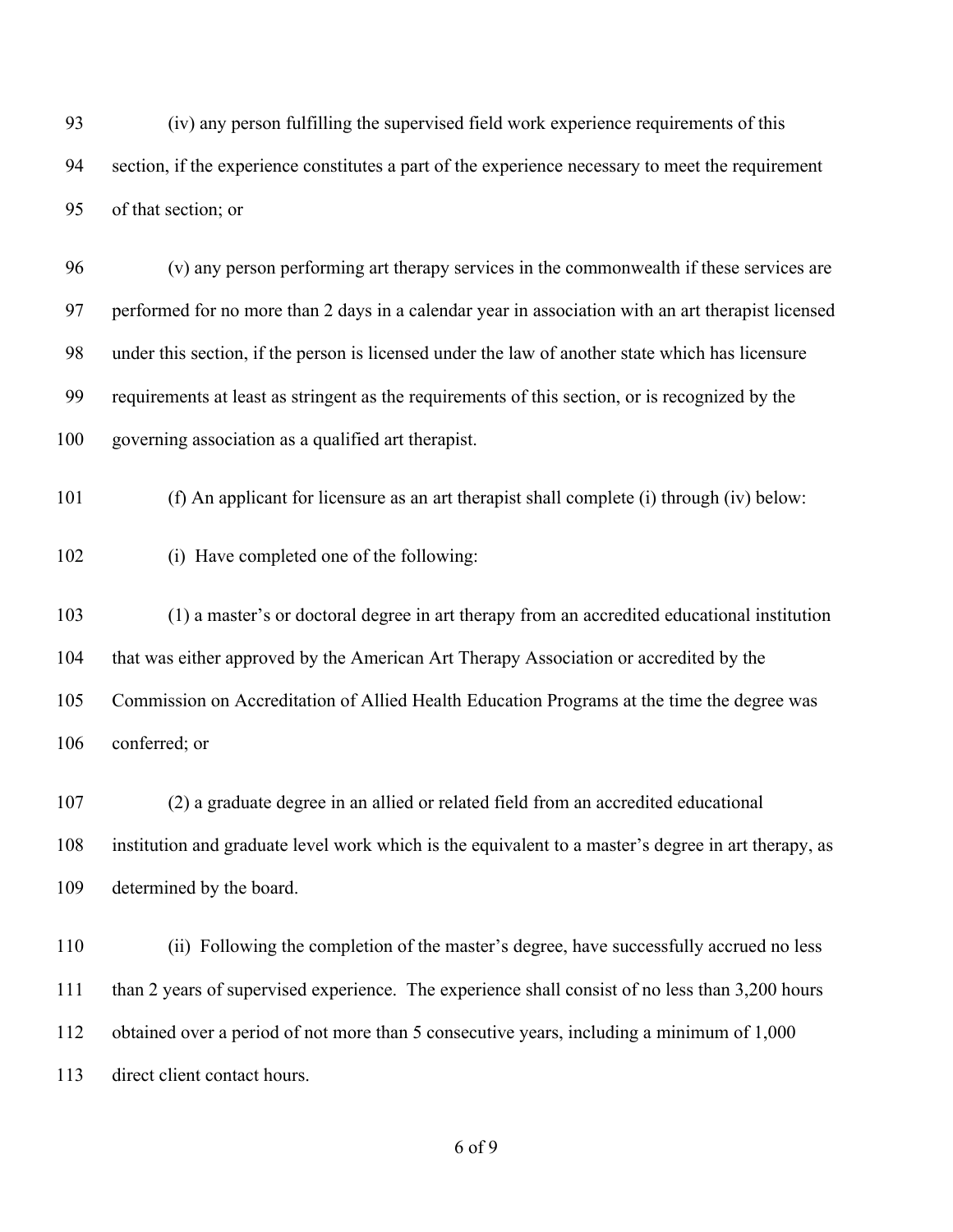| 114 | (iii) Have at least 100 hours of supervision, at least 50 hours shall be completed by a            |  |  |  |
|-----|----------------------------------------------------------------------------------------------------|--|--|--|
| 115 | LPAT or certified art therapist, who is also licensed to practice mental health counseling.        |  |  |  |
| 116 | Additional hours may be supervised by a mental health counselor, social worker or professional     |  |  |  |
| 117 | licensed in a related mental health field.                                                         |  |  |  |
| 118 | (iv) Have passed the board examination of the national certifying agency.                          |  |  |  |
| 119 | (g) An applicant for licensure as an associate art therapist shall:                                |  |  |  |
| 120 | (i) Have completed a master's or doctoral degree in art therapy from an accredited                 |  |  |  |
| 121 | educational institution that was either approved by the American Art Therapy Association or        |  |  |  |
| 122 | accredited by the Commission on Accreditation of Allied Health Education Programs at the time      |  |  |  |
| 123 | the degree was conferred;                                                                          |  |  |  |
| 124 | (ii) Be practicing art therapy under an approved supervisor; and                                   |  |  |  |
| 125 | (iii) Successfully accrued a certain amount of supervised pre-master's field work,                 |  |  |  |
| 126 | including direct client contact, and individual and group supervision hours. Minimum hours of      |  |  |  |
| 127 | individual and group supervision must be provided by supervisors approved by the board. Of         |  |  |  |
| 128 | these supervised hours, a certain amount must be by a registered art therapist or LPAT.            |  |  |  |
| 129 | The LAAT is not a required credential to apply for the LPAT.                                       |  |  |  |
| 130 | The associate art therapy license is effective for a period of 2 years. The license may be         |  |  |  |
| 131 | renewed up to 5 times.                                                                             |  |  |  |
| 132 | (h) The board may, after a hearing pursuant to chapter 30, revoke, suspend, cancel the             |  |  |  |
| 133 | license of or place on probation, reprimand, censure or otherwise discipline a licensee upon proof |  |  |  |
| 134 | satisfactory to a majority of the board that said person:                                          |  |  |  |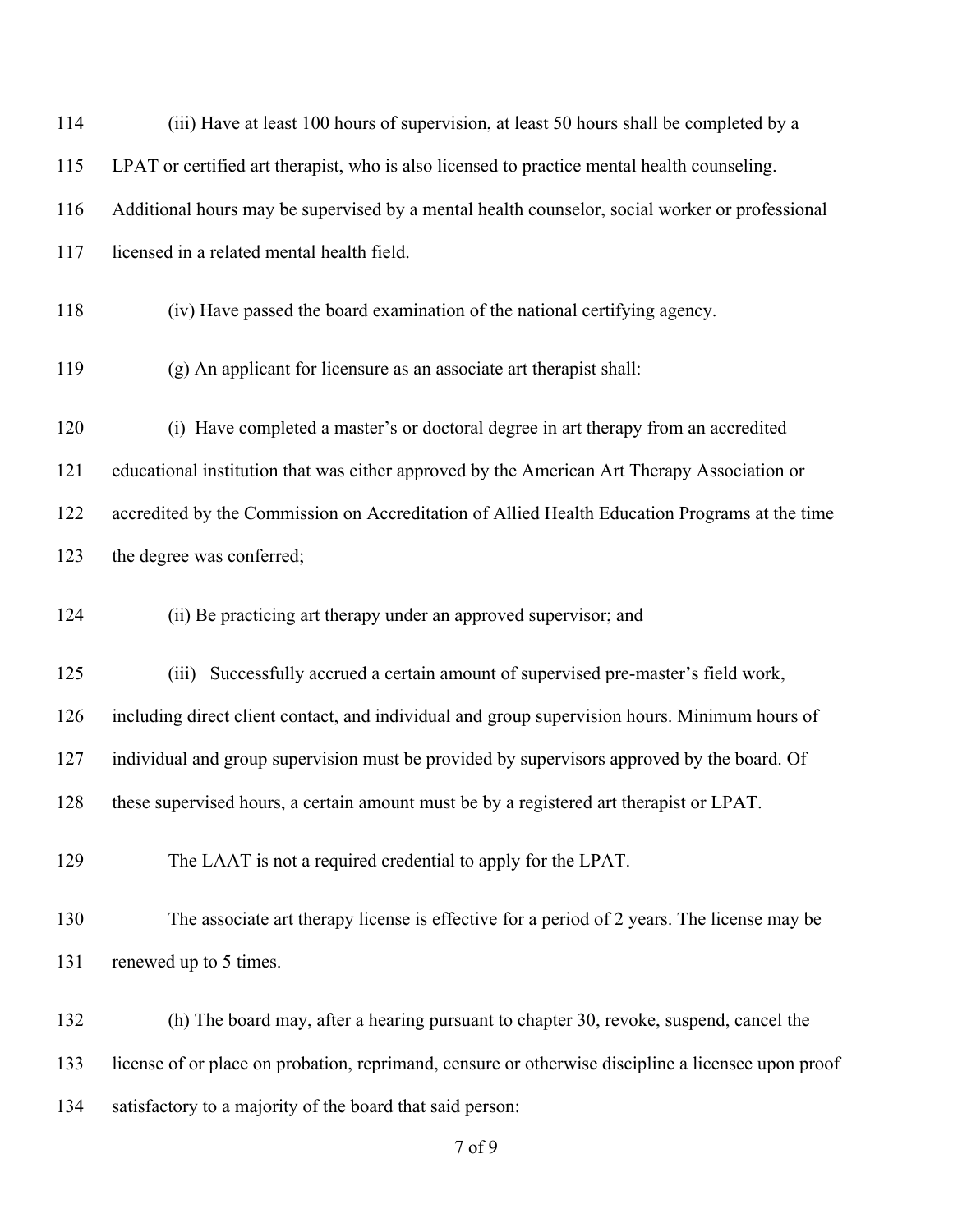| 135 | (i)                                                                                                | obtained or attempted to obtain a license by fraud or deception;                           |  |  |
|-----|----------------------------------------------------------------------------------------------------|--------------------------------------------------------------------------------------------|--|--|
| 136 | (ii)                                                                                               | has been convicted of a felony or of a crime involving moral turpitude;                    |  |  |
| 137 | (iii)                                                                                              | has been grossly negligent in his or her practice of art therapy;                          |  |  |
| 138 | (iv)                                                                                               | has been adjudged mentally ill or incompetent by the court of competent                    |  |  |
| 139 | jurisdiction;                                                                                      |                                                                                            |  |  |
| 140 | (v)                                                                                                | used drugs or intoxicating liquors to the extent which adversely affects his               |  |  |
| 141 | practice; or                                                                                       |                                                                                            |  |  |
| 142 | (vi)                                                                                               | acted in manner which is professionally unethical according to ethical standards           |  |  |
| 143 | of the profession of art therapy.                                                                  |                                                                                            |  |  |
| 144 |                                                                                                    | (i) Nothing in this section shall be construed as authorizing an art therapist to practice |  |  |
| 145 | medicine or any other form or method of healing not specified in said section.                     |                                                                                            |  |  |
| 146 |                                                                                                    | The board may adopt reasonable rules and regulations to carry into effect this section and |  |  |
| 147 | may amend and revoke such rules and regulations at its discretion. The board shall keep a record   |                                                                                            |  |  |
| 148 | of its proceedings and a roster of all persons licensed by it under this section. The roster shall |                                                                                            |  |  |
| 149 | include the licensee's name, last known business and residential address, date of licensing and    |                                                                                            |  |  |
| 150 | license number.                                                                                    |                                                                                            |  |  |
| 151 |                                                                                                    | The board shall promulgate regulations necessary to regulate and inspect the practice      |  |  |
| 152 | settings of its licensees and may require the practice settings to be licensed by the board if the |                                                                                            |  |  |
| 153 | practice settings are not regulated by the department of public health. Fees for the licensing of  |                                                                                            |  |  |
| 154 | any practice setting and renewals thereof shall be determined by the secretary of administrations  |                                                                                            |  |  |
|     |                                                                                                    |                                                                                            |  |  |